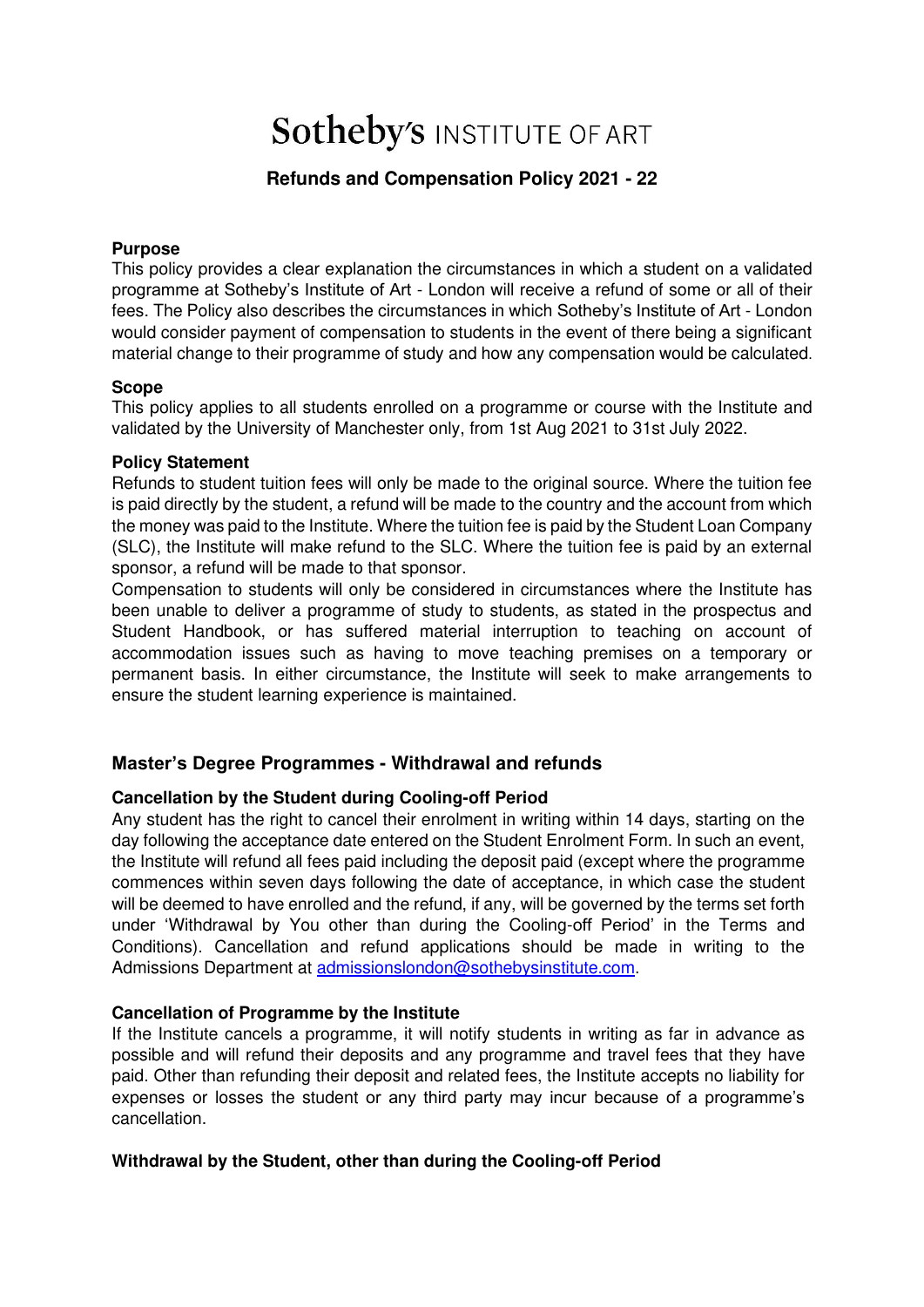The Institute will refund the student's programme fees, minus the non-refundable deposit fee, provided their notice of withdrawal is received in writing at least six weeks prior to the first day of Orientation of their Programme. The Institute does not normally refund programme fees after this time. If a student withdraws during the period commencing six weeks prior to the first day of Orientation and ending at the end of the fourth week of Semester One, they may apply for a partial discretionary programme fee refund on exceptional grounds, calculated on the basis of the refund schedule set forth below. To apply, the student must write to the Registrar at *i.mills-foy@sia.edu, providing an explanation for their withdrawal and* reasons why it should be considered as an exceptional case. The student should include supporting documentation, if any. The Institute, acting reasonably, will consider the grounds of appeal and its decision will be final. If a student defers their enrolment to the next academic year during this period, the Institute will refund their programme fees in full, minus the deposit of £1,000.

After the conclusion of the fourth week of Semester One, the student will be responsible for paying in full the fees for the entire programme.

| Programme dropped:<br>refunded:                | % of paid Semester 1 programme fees |
|------------------------------------------------|-------------------------------------|
| Within the period six weeks before Orientation |                                     |
| to the end of the first week of Semester 1     | 90%                                 |
| Within second week of Semester 1               | 80%                                 |
| Within third week of Semester 1                | 70%                                 |
| Within fourth week of Semester 1               | 60%                                 |
| After fourth week of Semester 1                | No refund                           |

#### **Discretionary refund schedule**

Refunds are payable to the originator and the originator's bank account using the same method of initial payment.

The Institute will refund travel fees based on the cost incurred at the date of withdrawal. For the avoidance of doubt, costs incurred include costs already committed and proved in respect of future trips where the Institute is unable to obtain a refund following the withdrawal.

#### **Involuntary Withdrawal**

If a student is asked to leave the programme as a result of failing academic work or disciplinary issues, as outlined in the Student Handbook, the Institute will not refund any fees.

#### **Withdrawal due to Visa Issues – Non-UK Students**

The student is responsible for ensuring that they have the appropriate visa to enable them to study in the UK. If they are unable to obtain a visa and have supporting documentary evidence to show this, they can apply in writing to the Admissions Committee at [admissionslondon@sothebysinstitute.com](mailto:admissionslondon@sothebysinstitute.com) to be considered for a refund of tuition fees already paid (minus the deposit), unless:

• the student applied for a visa that does not make them eligible to study in the UK on a course of study that leads to a qualification at level 7 of the Regulated Qualifications Framework (RQF) for a duration of nine months for the Postgraduate Diploma or twelve months for the MA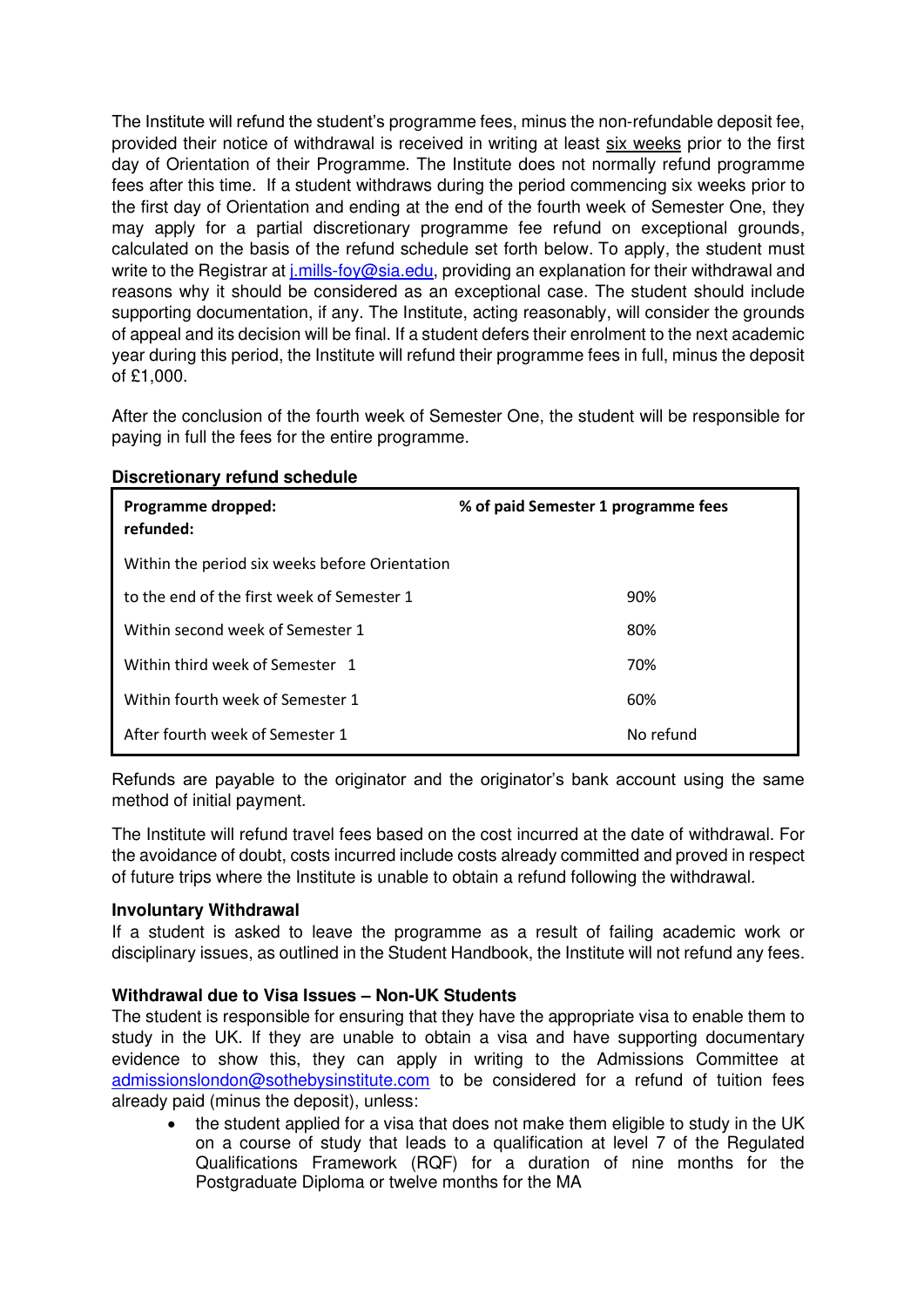• the visa was refused due to fraudulent activity on the student's part or if they provided incorrect information.

The Institute will refund travel fees in the situation where tuition fees are being refunded, based on the cost incurred at the date of withdrawal.

### **Semester Courses - Withdrawal and Refunds**

The student may cancel their place on a Semester Programme at any time up to the date that is 28 days prior to the start date of the programme for which they have enrolled. The student will receive a full refund of any programme fees which they have paid, less their deposit, which is non-refundable. The student will not be liable to pay the outstanding fees for that programme.

Between 27 and 14 days prior to the start of their Semester Programmes, students will be liable for 60% of the full fee for their chosen programme. Any fees which they have paid in excess of 60% of the full fee for that programme will be refunded.

For cancellations less than 14 days prior to the start date of the programme for which the student has enrolled they will be liable for 100% of the applicable programme fee and there is no automatic right to a refund for fees already paid.

Students are responsible for ensuring that they have the appropriate visa to enable them to study in the UK and/or in foreign study trip destinations. Non-UK students with visas that do not permit them to study full-time in the UK (e.g. tourist visas) will be refused entry to the course. If students are unable to obtain a relevant visa and have documentary evidence to show this, they can apply in writing to the Admissions Committee to be considered for a refund of tuition fees already paid, minus the deposit. Refunds are made payable to the originator and the originator's bank account using the same method of initial payment.

It is the student's responsibility to ensure that the tuition fees are paid by the due date as indicated in the offer letter. The Institute does not normally refund tuition fees other than as set out above. Students who have to withdraw from their programme of study within the first 28 days of the programme may appeal this decision and apply for a partial refund. Any such application must be made by no later than the scheduled end date for that programme. Applications must be made in writing to the Registrar in the first instance, providing an explanation for their withdrawal and reasons why they should be considered as an exceptional case. Documents such as medical certificates to support the appeal must also be submitted. Further guidance on the evidence requirements can be obtained via the Registrar. The Institute will consider the appeal and its decision will be final.

Please note that the deposit fee is **non-refundable or transferable**.

#### **Student Bursaries**

Subject to the following terms, the Institute would honour any bursary paid to a student should the student transfer to another institution to complete their programme of study. The bursary would only be honoured should the reason for the transfer to another higher education provider be a result of the Institute closing the course or being no longer able to offer the course due to, for example, closure of the Institute or sudden loss of Student Visa sponsorship status.

#### **Compensation**

The Institute aims to ensure that the student learning experience, as described in the prospectus and student handbooks, is delivered and maintained at all times. In the unlikely event that there may be a disruption to the normal pattern of teaching and learning, the Institute will ensure that no student is disadvantaged and that all teaching and learning is delivered. Where, for example, learning is substantially disrupted by teaching staff absence, the Institute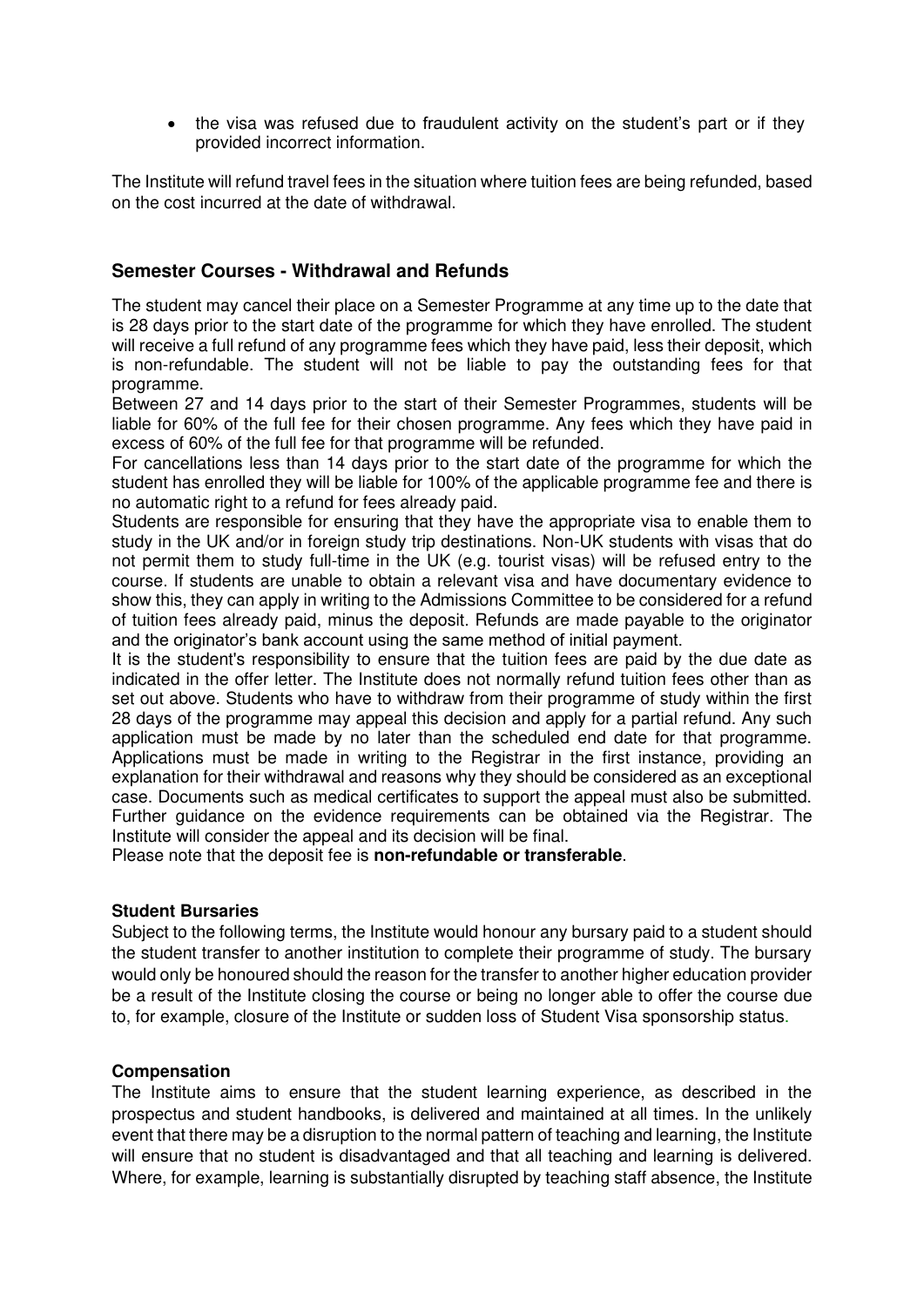will provide another lecturer or ensuring the lecturer provides extra teaching sessions to catch up from the time period absent. In addition, the Institute's Canvas LMS system may be enhanced to provide additional learning support materials.

In the event that the Institute experiences accommodation issues, the same principle of ensuring delivery of teaching and learning according to the Student Handbook will be adhered to. Where the buildings in which the Institute's premises are located are not available for a period, for example due to structural or health and safety reasons, the Institute will either deliver learning online, provide extra teaching sessions to catch up or find suitable temporary alternative accommodation, in the close vicinity, should the building remain unavailable for an extended period.

In the unlikely event that the Institute were to take a decision to move location to different premises, students will be consulted and account taken of any inconveniences likely to be caused. In the first instance, any move would be made at the end of an academic year, so that all students have the opportunity to complete their studies in the current location. If that were not possible and students incurred additional transport or other bona fide costs associated with attending the Institute in new premises, consideration will be given to compensation. The Institute would consider paying additional travel costs for a student affected by a change in location. For payment to be made the student would need to produce evidence of the additional travel costs incurred. The Institute would endeavour to ensure that any change in premises would not adversely affect its student body.

In the event that severe global or national health conditions (e.g. a pandemic or epidemic) require the Institute to reduce the number of people using the Institute premises for social distancing purposes, or to close the Institute altogether, the Institute will use remote learning technology to ensure the continuity of teaching and learning.

The Institute would endeavour at all times to ensure that it preserves continuation of study. Where events would not permit the Institute to fulfil the continuation of study, the Institute would consider compensation claims by a student for maintenance costs and lost time. Any compensation in this respect would be based on the student producing objective evidence to demonstrate maintenance costs and lost time.

Where a student has to transfer to another higher education provider to complete their programme of study, the Institute would consider making compensation for tuition and maintenance costs. This would only apply where the Institute was itself unable to continue delivering the course to the student due to, for example, sudden closure of the Institute, immediate loss of validation by the University of Manchester, immediate loss of Student Visa sponsorship status or other circumstances outside of the control of the Institute. The Institute would at all times endeavour to ensure that the student could continue and complete their programme of study at the Institute.

Any payment of a refund or compensation is subject to the Institute's legal liability to make such a payment.

Any claim for compensation from a student should be made in writing, supported by appropriate evidence to the Institute's Registrar Joanna Mills-Foy [j.mills-foy@sia.edu](mailto:j.mills-foy@sia.edu)

#### **Complaints**

If a student has a complaint related to this Refunds and Compensation Policy, the Institute's Complaints Procedure should be used. The Complaints Procedure states that all efforts